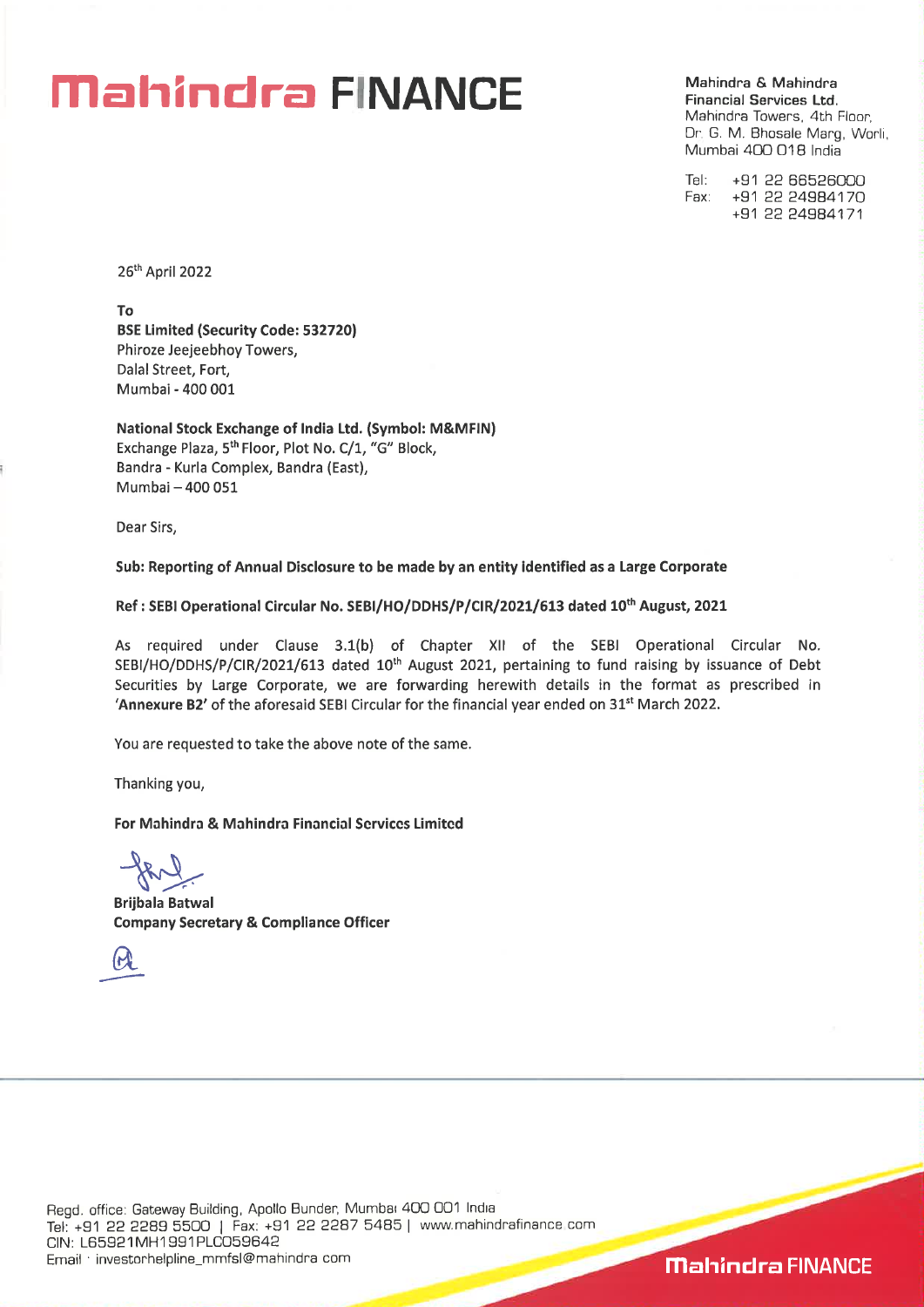# **Mahindra & Mahindra & Mahindra Grand Transland Transland Conduction**

Financial Services Ltd. Mahindra Towers, 4th Floor, Dr. G. M. Bhosaie Marg, Worli. Mumbai 400 018 India

Tel: +91 22 66526000<br>Fax: +91 22 24984170 Fax: +91 22 24984170 +91 22 24984171

Annexure B2

### ANNUAL DISCLOSURE TO BE MADE BY AN ENTITY IDENTIFIED AS A LARGE CORPORATE

- 1. Name of the Company : Mahindra & Mahindra Financial Services Limited
- 2. CIN : L65921MH1991PLC059642
- 3. Report filed for Financial Year  $(T)$  : 2021 2022
- 4. Details of the Current block (all figures in Rs. Crore):

| Sr.No.     | <b>Particulars</b>                                                                                                                                                                        | <b>Details</b>          |
|------------|-------------------------------------------------------------------------------------------------------------------------------------------------------------------------------------------|-------------------------|
| i.         | 2-year block period (Specify financial years)                                                                                                                                             | FY2021-22,<br>FY2022-23 |
| ii.        | Incremental borrowing done in FY (T) #<br>(a)                                                                                                                                             | 12,930.49               |
| iii.       | Mandatory borrowing to be done through debt securities in FY (T)<br>$(b) = (25\% \text{ of a})$                                                                                           | 3,232.62                |
| iv.        | Actual borrowing done through debt securities in FY (T)<br>(c)                                                                                                                            | 4,608.40                |
| $V_{\ast}$ | Shortfall in the borrowing through debt securities, if any, for FY (T-1)<br>carried forward to FY (T).<br>(d)                                                                             | <b>NIL</b>              |
| via        | Quantum of (d), which has been met from (c)<br>(e)                                                                                                                                        | <b>NA</b>               |
| viia       | Shortfall, if any, in the mandatory borrowing through debt securities for<br>FY(T)                                                                                                        |                         |
|            | {after adjusting for any shortfall in borrowing for FY (T-1) which<br>was carried forward to FY (T)}<br>$(f)=(b)-[(c)-(e)]$<br>{If the calculated value is zero or negative, write "nil"} | <b>NIL</b>              |

### # Notes:

- (I) Figure(s) pertain to long-term borrowing basis original maturity of more than one year (excludes External Commercial Borrowings, inter-corporate borrowings between parent & subsidiaries and securitization portfolio outstanding).
- (ii) Figure(s) are taken on the basis of cash flows/principal maturity value, excluding accrued interest, if any.
- 

Regd. office: Gateway Building, Apollo Bunder, Mumbai 400 001 India Tel: +91 22 2289 5500 | Fax: +91 22 2287 5485 | www.mahindrafinance.com CIN: L65921MH1991PLC059642 Email • investorhelpline\_mmfsl@mahindra com **Mahindra FINANCE**